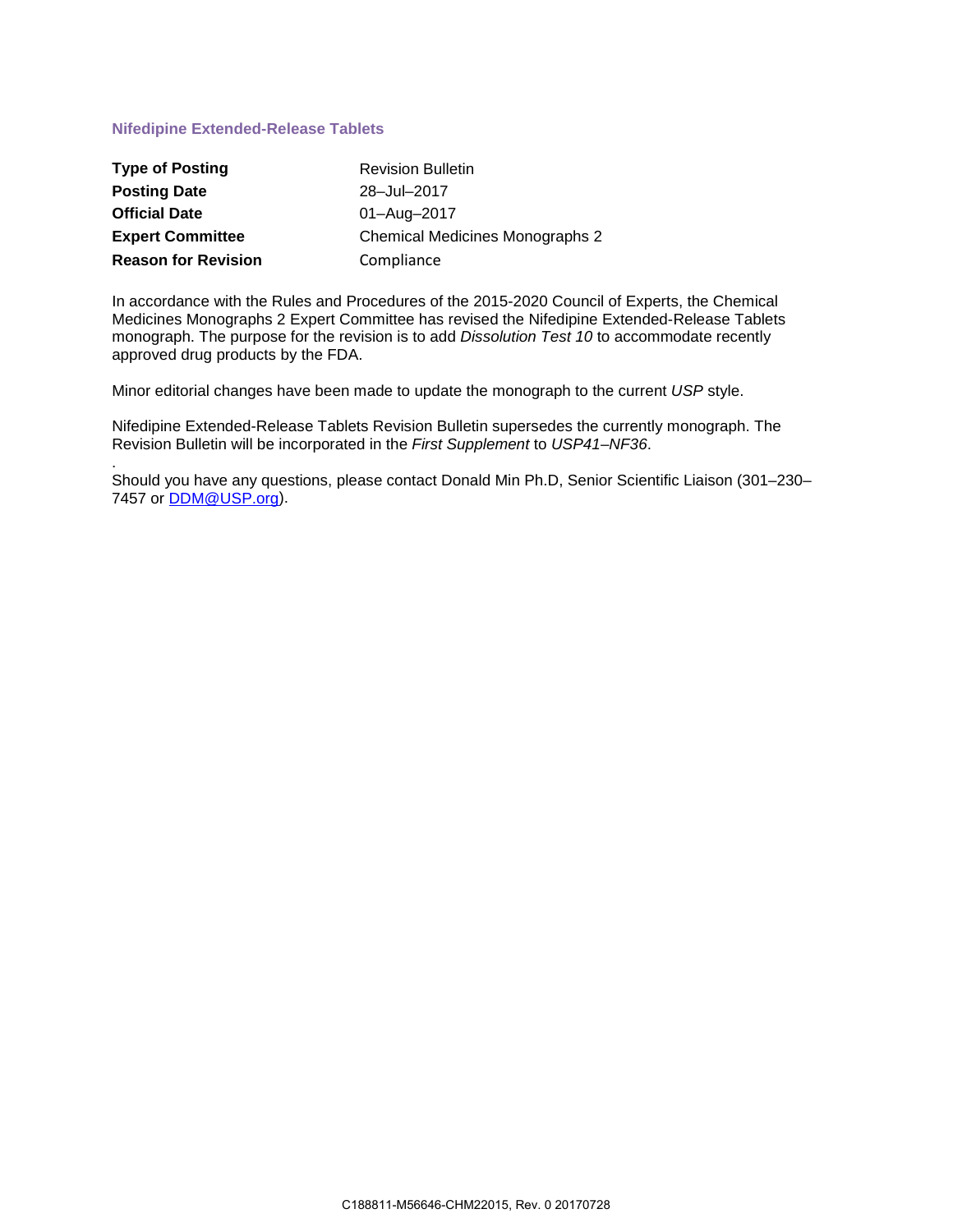# **Nifedipine Extended-Release Tablets Detector:** UV 265 nm

- **A** to that of the *Standard solution*, as obtained in the **Standard solution of the** *Standard solution*, as obtained in the **Standard solution** taken:
- B. ULTRAVIOLET ABSORPTION (197U) Standard stock solution and Sample stock solution:<br>Prepare as directed in the Assay. Standard solution: 0.02 mg/mL of USP Nifedipine RS<br>
in Mobile phase from the Standard solution: 0.02 mg/mL of USP Nifedipine RS<br>
in Mobile phase from the Standard stock solution<br>
in Mobile phase from the Sample solution:

### • PROCEDURE

- [NOTE—Conduct the *Assay* promptly after preparation of **PERFORMANCE TESTS** the *Standard solution* and the *Sample solution*.] **Mobile phase:** Acetonitrile, methanol, and water
- **Standard stock solution:** 1 mg/mL of USP Nifedipine RS in methanol
- RS in methanol<br> **Standard solution:** 0.1 mg/mL of USP Nifedipine RS<br>
from the *Standard stock solution* in *Mobile phase*<br> **Sample stock solution:** Dissolve an amount equivalent<br>
to 420 mg of nifedipine from powdered Tabl 130 mL of water in a 250-mL volumetric flask; or trans-<br>fer the intact Tablets to a 400-mL, high-speed blender<br>cup containing 130 mL of water. Homogenize until a fixed to the rod with a water-insoluble glue. The soluuniform suspension is achieved (about 2 min), and<br>transfer the suspension with the aid of a mixture of<br>acetonitrile and methanol (1:1) to a 250-mL volumetric<br>flask. Dilute with a mixture of acetonitrile and metha-<br>flask. nol (1:1) to volume, and stir for 30 min. Centrifuge the resulting 50 mL of fresh *Medium*.<br>
resulting suspension to obtain a clear supernatant.<br> **Times:** 4, 8, 12, 16, 20, and 24 h<br> **Rimes:** 4, 8, 12, 16, 20, and 24 h<br> **R**
- **Sample solution:** Nominally 0.1 mg/mL of nifedipine<br>prepared as follows. Transfer 3.0 mL of the Sample<br>stock solution to a 50-mL volumetric flask, dilute with<br>stock solution to a 50-mL volumetric flask, dilute with<br>RS to *Mobile phase* to volume, and filter. [NOTE—Reserve a methanol, and dilute with water to volume. Quantita-<br>portion of this solution for use as the *Sample solution* in tively dilute this solution with *Diluent* to obtain s portion of this solution for use as the *Sample solution* in tively dilute this solution with *Diluent* to obtain solu-<br>the test for *Organic Impurities*.] tions having suitable known concentrations.

**Mode:** LC **Columns DEFINITION**<br>
Cuard: 2.1-mm × 3-cm; packing L1<br>
Mifedipine Extended-Release Tablets contain NLT 90.0%<br>
and NMT 110.0% of the labeled amount of nifedipine<br>
(C<sub>17</sub>H<sub>18</sub>N<sub>2</sub>O<sub>6</sub>). [NOTE—Nifedipine, when exposed to<br>
daylight **Samples:** *Standard solution* and *Sample solution* **IDENTIFICATION** Calculate the percentage of the labeled amount of •

$$
Result = (r_U/r_S) \times (C_S/C_U) \times 100
$$

- 
- 
- 
- **ASSAY** *Sample solution* (mg/mL)
	- **<sup>P</sup>ROCEDURE Acceptance criteria:** 90.0%–110.0%

### **Change to read:**

- -
	-
	-

- 
- Chromatographic system<br>
(See Chromatography (621), System Suitability.)<br>
(See Chromatography (621), System Suitability.)<br>
(See Chromatography (621), System Suitability.) size, suitably diluted with methanol, and stepwise if necessary, with *Diluent* to obtain a final mixture consisting of equal parts of methanol and water.

**Instrumental conditions**

(See *Ultraviolet-Visible Spectroscopy* 〈857〉.) **Mode:** UV

**Analytical wavelength:** 338 nm

**Cell:** 0.5 cm **Analysis:** Determine the amount of nifedipine (C17H18N2O6) released in the *Sample solution* at each 4-h interval from UV absorbances. [NOTE—For the 4-h time period, determine the absorbance at 456 nm, and use this determination to correct for excipient interference.]

**Tolerances:** See *Table 1*.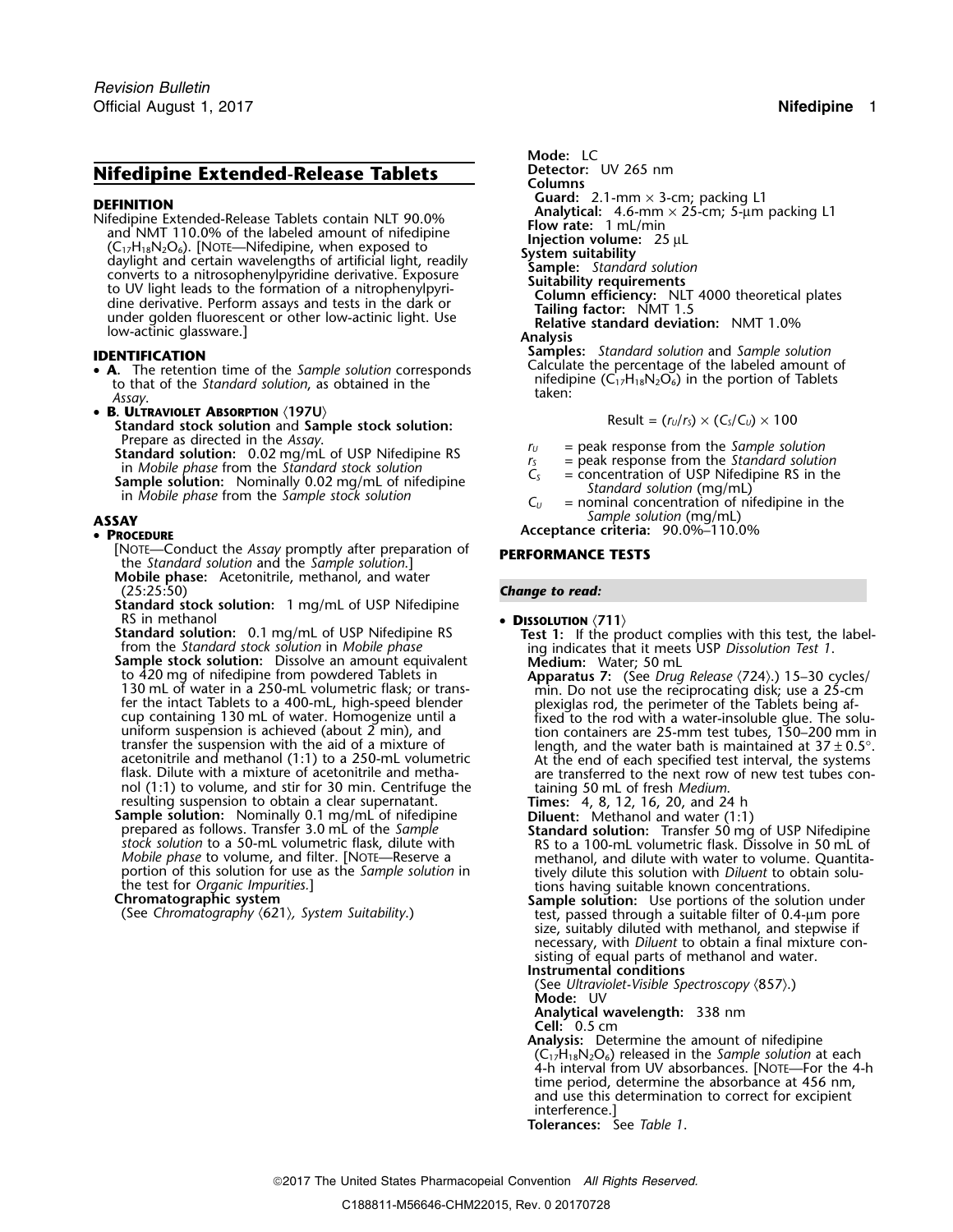|             |                                      | .                 |
|-------------|--------------------------------------|-------------------|
| Time<br>(h) | Amount Dissolved <sup>a</sup><br>(%) | Phase 1<br>Mediun |
|             | $5 - 17$                             | Appara<br>Time:   |
|             |                                      | Standar           |
| 12          | $43 - 80$                            | $RS$ in $\prime$  |
| 16          |                                      | metha             |
| 20          |                                      | can be            |
| 24          | <b>NLT 80</b>                        | Sample<br>indor   |

<sup>a</sup>The amount dissolved is expressed in terms of the labeled Tablet strength rather than in terms of the labeled total contents.

| The cumulative percentages of the labeled amount of<br>nifedipine ( $C_{17}H_{18}N_2O_6$ ), released at the times speci-<br>fied, conform to Dissolution $\langle 711 \rangle$ , Acceptance Table<br>2.<br><b>Test 2:</b> If the product complies with this test, the label-<br>ing indicates that it meets USP Dissolution Test 2.                                                                                          | Mode: UV<br>Analytical wavelength: 238 nm<br>Cell: $0.5 \text{ cm}$<br><b>Analysis:</b> [NOTE—After the run, take the Tablet out<br>the dissolution vessel, adapt a sinker to it, and trans<br>fer the Tablet with the sinker to the dissolution vess              |                                                                                                                                                                                                                                                                                                                                                                         |  |
|------------------------------------------------------------------------------------------------------------------------------------------------------------------------------------------------------------------------------------------------------------------------------------------------------------------------------------------------------------------------------------------------------------------------------|--------------------------------------------------------------------------------------------------------------------------------------------------------------------------------------------------------------------------------------------------------------------|-------------------------------------------------------------------------------------------------------------------------------------------------------------------------------------------------------------------------------------------------------------------------------------------------------------------------------------------------------------------------|--|
| Solution A: Dissolve 330.9 g of dibasic sodium phos-<br>phate and 38 g of citric acid in water in a 1-L volu-<br>metric flask. Add 10 mL of phosphoric acid, and dilute<br>with water to volume.<br><b>Medium:</b> Mix 125.0 mL of Solution A and 1 L of 10%<br>sodium lauryl sulfate solution, and dilute to 10 L. Ad-<br>just, if necessary, to a pH of 6.8; 900 mL.<br>Apparatus 2: 50 rpm, with sinkers (see Dissolution | dium as the blank.<br>Phase 2                                                                                                                                                                                                                                      | containing the <i>Medium</i> for <i>Phase 2.</i> ] Determine the<br>amount of nifedipine $(C_{17}H_{18}N_2O_6)$ released in <i>Phas</i><br>1, using filtered portions of the Sample solution, in<br>comparison with the Standard solution, using the M<br>For Tablets labeled to contain 30 mg of nifedipine:<br><b>Medium:</b> 0.5% sodium lauryl sulfate in simulated |  |
| $\langle 711 \rangle$ , Figure 2a)<br><b>Times:</b> $3, 6,$ and $12$ h<br><b>Mobile phase:</b> Acetonitrile and water (7:3)                                                                                                                                                                                                                                                                                                  | gastric fluid without enzyme, pH 1.2; 900 mL<br>Apparatus 2: 100 rpm<br>Times: 1, 4, 8, and 12 h                                                                                                                                                                   |                                                                                                                                                                                                                                                                                                                                                                         |  |
| <b>Standard stock solution:</b> 1.11 mg/mL of USP<br>Nifedipine RS in methanol<br>Standard solution: 0.1 mg/mL of USP Nifedipine RS                                                                                                                                                                                                                                                                                          | Standard solution: 0.034 mg/mL of USP Nifedipine<br>RS in <i>Medium</i> . [NOTE—If necessary, a volume of<br>methanol, not exceeding 10% of the final volume,                                                                                                      |                                                                                                                                                                                                                                                                                                                                                                         |  |
| from the Standard stock solution in Medium<br><b>Sample solution:</b> Pass a portion of the solution under<br>test through a suitable filter.                                                                                                                                                                                                                                                                                | can be used to help solubilize nifedipine.<br>Sample solution: Pass a portion of the solution<br>under test through a suitable filter.                                                                                                                             |                                                                                                                                                                                                                                                                                                                                                                         |  |
| Chromatographic system<br>(See Chromatography (621), System Suitability.)<br>Mode: LC                                                                                                                                                                                                                                                                                                                                        | Instrumental conditions<br>(See Ultraviolet-Visible Spectroscopy $\langle 857 \rangle$ .)<br>Mode: UV                                                                                                                                                              |                                                                                                                                                                                                                                                                                                                                                                         |  |
| Detector: UV 350 nm<br><b>Column:</b> 4.0-mm $\times$ 125-mm; 3-µm packing L1<br>Temperature: $40^\circ$<br>Flow rate: 1.5 mL/min                                                                                                                                                                                                                                                                                            | Analytical wavelength: 238 nm<br>Analysis: Determine the amount of nifedipine<br>$(C_1$ <sup><math>H_1</math><sub>8</sub>N<sub>2</sub>O<sub>6</sub>) released in <i>Phase 2</i>, using filtered por-</sup><br>tions of the Sample solution, in comparison with the |                                                                                                                                                                                                                                                                                                                                                                         |  |
| Injection volume: $20 \mu L$<br>System suitability<br><b>Sample:</b> Standard solution                                                                                                                                                                                                                                                                                                                                       | Standard solution, using Medium as the blank.<br><b>Tolerances:</b> See Table 3.                                                                                                                                                                                   |                                                                                                                                                                                                                                                                                                                                                                         |  |
| Suitability requirements<br>Column efficiency: NLT 2000 theoretical plates                                                                                                                                                                                                                                                                                                                                                   |                                                                                                                                                                                                                                                                    | Table 3                                                                                                                                                                                                                                                                                                                                                                 |  |
| Tailing factor: NMT 1.5<br><b>Relative standard deviation: NMT 2.0%</b>                                                                                                                                                                                                                                                                                                                                                      | <b>Time</b><br>(h)                                                                                                                                                                                                                                                 | Amount Dissolved <sup>a</sup><br>(%)                                                                                                                                                                                                                                                                                                                                    |  |
| <b>Analysis</b>                                                                                                                                                                                                                                                                                                                                                                                                              | $\mathbf{1}$                                                                                                                                                                                                                                                       | <b>NMT 30</b>                                                                                                                                                                                                                                                                                                                                                           |  |
| <b>Samples:</b> Standard solution and Sample solution                                                                                                                                                                                                                                                                                                                                                                        | $\overline{4}$                                                                                                                                                                                                                                                     | $30 - 55$                                                                                                                                                                                                                                                                                                                                                               |  |
| Determine the amount of nifedipine $(C_{17}H_{18}N_2O_6)$                                                                                                                                                                                                                                                                                                                                                                    | 8                                                                                                                                                                                                                                                                  | <b>NLT 60</b>                                                                                                                                                                                                                                                                                                                                                           |  |
| dissolved.<br><b>Tolerances:</b> See Table 2.                                                                                                                                                                                                                                                                                                                                                                                | 12                                                                                                                                                                                                                                                                 | <b>NLT 80</b>                                                                                                                                                                                                                                                                                                                                                           |  |
|                                                                                                                                                                                                                                                                                                                                                                                                                              | <sup>a</sup> For each dosage unit, add the amount dissolved in phosphate buffer,                                                                                                                                                                                   |                                                                                                                                                                                                                                                                                                                                                                         |  |

**Table 2** *Phase 2*.

| --------    |                                |  |
|-------------|--------------------------------|--|
| Time<br>(h) | <b>Amount Dissolved</b><br>(%) |  |
|             | $10 - 30$                      |  |
|             | $40 - 65$                      |  |
|             | <b>NLT 80</b>                  |  |

 $(C_{17}H_{18}N_2O_6)$ ,  $\bullet$  (RB 1-Aug-2017) dissolved at the times **Apparatus 2:** 100 rpm

**Table 1 For Tablets labeled to contain 30 mg of nifedipine: Medium:** 0.05 M phosphate buffer, pH 7.5; 900 mL<br>**Apparatus 2:** 100 rpm<br>**Time:** 1 h **Standard solution:** 0.034 mg/mL of USP Nifedipine RS in *Medium*. [NOTE—If necessary, a volume of methanol, not exceeding 10% of the final volume, can be used to help solubilize nifedipine. **Sample solution:** Pass a portion of the solution<br>under test through a suitable filter.<br>**Instrumental conditions** (See Ultraviolet-Visible Spectroscopy *(857).*)<br>Mode: UV Analytical wavelength: 238 nm **field**: 0.5 cm **2 Analysis:** [NOTE—After the run, take the Tablet out of the dissolution vessel, adapt a sinker to it, and transfer the Tablet with the sinker to the dissolution vessel containing the *Medium* for *Phase 2*.] Determine the amount of nifedipine (C<sub>17</sub>H<sub>18</sub>N<sub>2</sub>O<sub>6</sub>) released in *Phase* 1, using filtered portions of the *Sample solution*, in comparison with the *Standard solution*, using the Medium as the blank. For Tablets labeled to contain 30 *mg* of nifedipine:<br>Phase 2 **Medium:** 0.5% sodium lauryl sulfate in simulated qastric fluid without enzyme, pH 1.2; 900 mL **Apparatus 2:** 100 rpm **Times:** 1, 4, 8, and 12 h **Standard solution:** 0.034 mg/mL of USP Nifedipine RS in *Medium*. [NOTE—If necessary, a volume of methanol, not exceeding 10% of the final volume, under test through a suitable filter. **Instrumental conditions** (See *Ultraviolet-Visible Spectroscopy*  $\langle 857 \rangle$ .) **Mode:** UV **Analytical wavelength:** 238 nm **Flow rate:** 1.5 mL/min tions of the *Sample solution*, in comparison with the *Standard solution*, using *Medium* as the blank.

| Time<br>(h) | Amount Dissolved <sup>a</sup><br>(%) |
|-------------|--------------------------------------|
|             | <b>NMT 30</b>                        |
|             | $30 - 55$                            |
|             | <b>NLT 60</b>                        |
|             | <b>NLT 80</b>                        |

.For each dosage unit, add the amount dissolved in phosphate buffer, pH 7.5 from *Phase 1* to the amount dissolved at each time point in

The cumulative percentages of the labeled amount **(h)**  $($ **h** $)$   $($ **h** $)$   $($ **h** $)$   $($ **h** $)$   $($ **h** $)$   $($ **h** $)$   $($ **h** $)$   $($ **h** $)$   $($ **h** $)$   $($ **h** $)$  $($ **h** $)$  $($ **h** $)$  $($ **h** $)$  $($ **h** $)$  $($ **h** $)$  $($ **h** $)$  $($ **h** $)$  $($ **h** $)$  $($ **h** $)$  $($ **h** $)$  $($ **h** $)$  $($ **h** $)$  $($ **h** $)$ at the times specified, conform to *Dissolution*  $\langle 711 \rangle$ , *Acceptance Table 2*.

*Acceptance Table 2*. <sup>6</sup> 40–65 **For Tablets labeled to contain 60 mg of nifedipine:** <sup>12</sup> NLT 80 **Phase 1**

The percentages of the labeled amount of nifedipine<br>
(CarliablaCa) Carlian messes dissolved at the times<br> **Apparatus 2:** 100 rpm

Solution to Dissolution (711), Acceptance<br>
Time: 25 min<br>
The: 25 min<br>
The: 25 min<br>
Standard solution: 0.067 mg/mL of USP Nifedipine<br>
Test 3: If the product complies with this test, the label-<br>
ing indicates that it meets U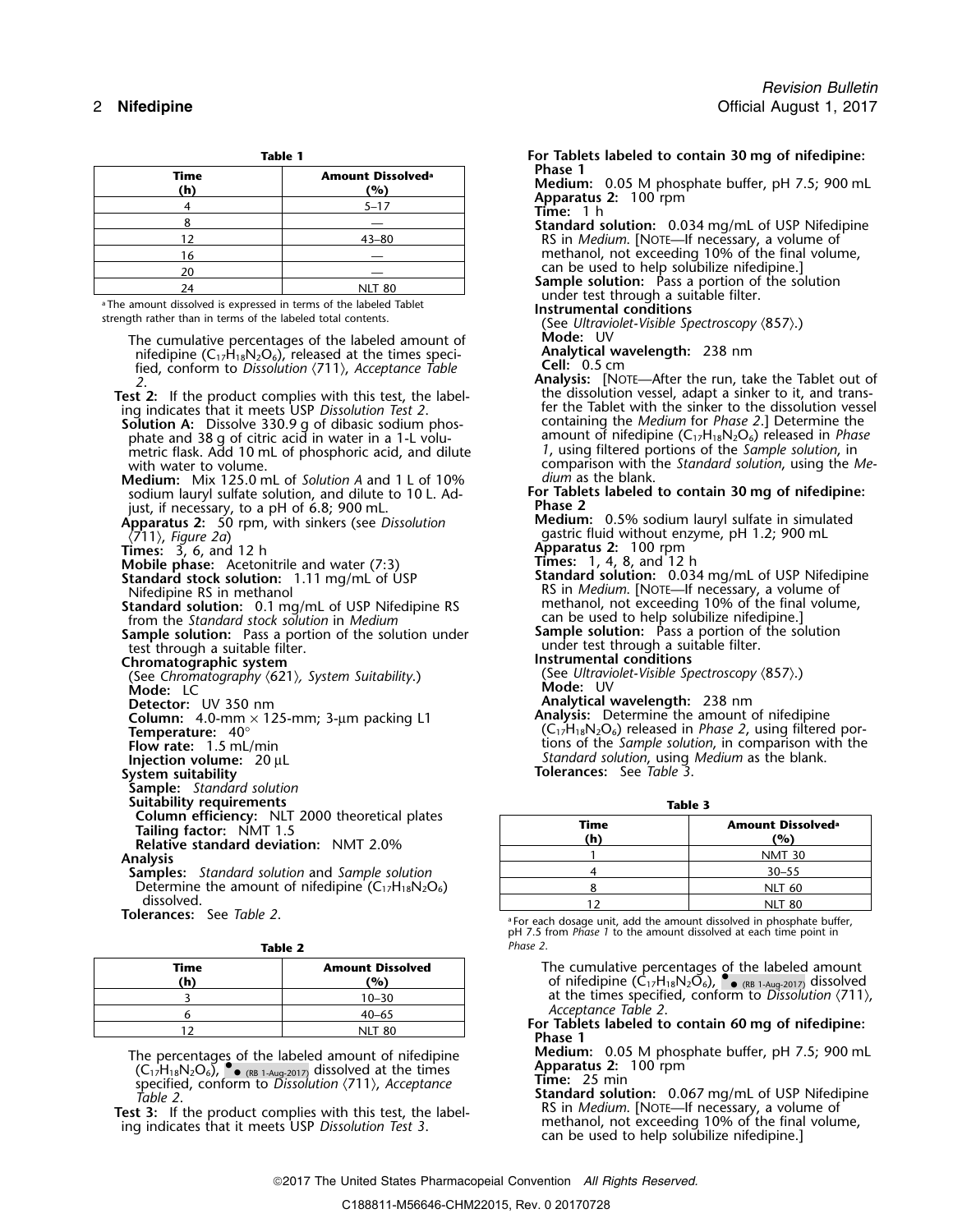**Sample solution:** Pass a portion of the solution **Mode:** UV under test through a suitable filter.

**Instrumental conditions** 

**Analysis:** [NOTE—After the run, take the Tablet out of *tion*, using the *Medium* as the blank.<br>19 the dissolution vessel, adapt a sinker to it, and trans-**Tolerances:** See Table 5 and Table 6. the dissolution vessel, adapt a sinker to it, and trans- **Tolerances:** See *Table 5* and *Table 6*. fer the Tablet with the sinker to the dissolution vessel containing the *Medium* for *Phase 2*.] Determine the amount of nifedipine (C<sub>17</sub>H<sub>18</sub>N<sub>2</sub>O<sub>6</sub>) released in *Phase 1*, using filtered portions of the *Sample solution*, in comparison with the *Standard solution*, using the *Medium* as the blank. **(h) (%)**

For Tablets labeled to contain 60 mg of nifedipine:<br>Phase 2

- **Medium:** 0.5% sodium lauryl sulfate in simulated gastric fluid without enzyme, pH 1.2; 900 mL
- **Apparatus 2:** 100 rpm<br>**Times:** 1, 4, 8, and 12 h
- 
- **Times:** 1, 4, 8, and 12 h **Table 6 Standard solution:** 0.067 mg/mL of USP Nifedipine methanol, not exceeding 10% of the final volume,
- can be used to help solubilize nifedipine.]<br> **Sample solution:** Pass a portion of the solution under test through a suitable filter.<br> **Instrumental conditions**
- 
- (See *Ultraviolet-Visible Spectroscopy*  $\langle 857 \rangle$ .)<br>Mode: UV
- 
- **Analytical wavelength:** 238 nm<br> **Analytical wavelength:** 238 nm<br> **Analytical wavelength:** 238 nm<br> **Analytical wavelength:** 238 nm<br> **Analytical wavelength:** 238 nm<br> **Analytical wavelength:** 238 nm<br> **Compulsion** in compari

|             |                                      | $\mu$                                                                                      |
|-------------|--------------------------------------|--------------------------------------------------------------------------------------------|
| Time<br>(h) | Amount Dissolved <sup>a</sup><br>(%) | plexiglas rod, the perimeter of the Tablets<br>fixed to the rod with a water-insoluble glu |
|             | <b>NMT 30</b>                        | min. The solution containers are 25-mm to                                                  |
|             | $40 - 70$                            | 150–200 mm in length, and the water bat<br>tained at $37 \pm 0.5^{\circ}$ .                |
|             | NLT 70                               | <b>Times:</b> 4, 12, and 24 h                                                              |
|             | <b>NLT 80</b>                        | <b>Diluent A:</b> Methanol and acetonitrile (1:1)                                          |

a .For each dosage unit, add the amount dissolved in phosphate buffer, **Diluent B:** *Diluent A* and water (1:1) <sup>p</sup>H 7.5 from *Phase 1* to the amount dissolved at each time point in **Standard stock solution:** 50 mg of USP Nifedipine RS

The cumulative percentages of the labeled amount<br>
of nifedipine  $(C_1,H_{18}N_2O_6)$ , released in vivo and dis-<br>
solved at the times specified, conform to *Dissolution*<br>
(711), *Acceptance Table 2*.<br> **Test 4:** If the product

**Medium:** 0.5% sodium lauryl sulfate in simulated gas-<br>tric fluid without enzyme, pH 1.2: 900 ml<br>tric fluid without enzyme, pH 1.2: 900 ml tric fluid without enzyme, pH 1.2; 900 mL<br>**Analytical Wavelength:** 238 nm **Cell:** 0.5 cm

Analytical wavelength: UV 238 nm<br>Cell: 1 cm

(See *Ultraviolet-Visible Spectroscopy* 〈857〉.) **Analysis:** Determine the amount of nifedipine **Mode:** UV **Mode:** UV **Row C17H18N2O6** released, using filtered portions of the manufacture of the standard solution, in comparison with the *Standard* solution. Sample solution, in comparison with the *Standard solution*, using the *Medium* as the blank.

| M.<br>٠<br>×<br>w | v |
|-------------------|---|
|-------------------|---|

| For Tablets Labeled to Contain 30 mg of Nifedipine |           |  |
|----------------------------------------------------|-----------|--|
| <b>Amount Dissolved</b><br>Time                    |           |  |
| (h)                                                | '%)       |  |
|                                                    | $12 - 35$ |  |
|                                                    | 44_67     |  |
|                                                    | NIT 80    |  |

| $\alpha$ and $\alpha$ solution. $\alpha$ , $\alpha$ , $\alpha$ , $\alpha$ , $\alpha$ , $\alpha$ , $\alpha$ , $\alpha$ , $\alpha$ , $\alpha$ , $\alpha$ , $\alpha$ , $\alpha$ , $\alpha$ , $\alpha$ , $\alpha$ , $\alpha$ , $\alpha$ , $\alpha$ , $\alpha$ , $\alpha$ , $\alpha$ , $\alpha$ , $\alpha$ , $\alpha$ , $\alpha$ , $\alpha$ , $\alpha$ , $\alpha$ , $\alpha$ , $\alpha$ , $\alpha$ , $\alpha$ , |                                                    |                         |  |
|------------------------------------------------------------------------------------------------------------------------------------------------------------------------------------------------------------------------------------------------------------------------------------------------------------------------------------------------------------------------------------------------------------|----------------------------------------------------|-------------------------|--|
| RS in <i>Medium</i> . [NOTE—If necessary, a volume of<br>methanol, not exceeding 10% of the final volume,                                                                                                                                                                                                                                                                                                  | For Tablets Labeled to Contain 60 mg of Nifedipine |                         |  |
|                                                                                                                                                                                                                                                                                                                                                                                                            | Time                                               | <b>Amount Dissolved</b> |  |
| can be used to help solubilize nifedipine.]                                                                                                                                                                                                                                                                                                                                                                | (h)                                                | (%)                     |  |
| <b>ample solution:</b> Pass a portion of the solution<br>under test through a suitable filter.<br>nstrumental conditions                                                                                                                                                                                                                                                                                   |                                                    | $10 - 30$               |  |
|                                                                                                                                                                                                                                                                                                                                                                                                            |                                                    | $40 - 63$               |  |
| (See Ultraviolet-Visible Spectroscopy (857).)                                                                                                                                                                                                                                                                                                                                                              |                                                    | <b>NLT 80</b>           |  |

- 
- 
- 
- **Medium:** Water; 50 mL **Table 4 Apparatus 7:** (See *Drug Release* 〈724〉.) Use a 25-cm **Time Amount Dissolved<sup>a</sup>** plexiglas rod, the perimeter of the Tablets being af- **. (h)** (b) (m) (%) fixed to the rod with a water-insoluble glue; 30 dips/ fixed to the rod with a water-insoluble glue; 30 dips/ min. The solution containers are 25-mm test tubes, 150–200 mm in length, and the water bath is
	-
	-

- 
- in *Diluent A* and water (50:50)<br>**Standard solutions:** 0.01, 0.05, and 0.20 mg/mL solutions, from the Standard stock solution in *Diluent B*,

**Apparatus 2:** 100 rpm **Cell:** 0.5 cm<br> **Apparatus 2:** 100 rpm **Cell:** 0.5 cm<br> **Analysis:** [Note Times: 1, 4, and 12 h and 12 h and colution rest and determine the electronical **Analysis:** [NOTE—For the 4-h time period, filter the<br> **Standard solution:** 0.067 mg/mL of USP Nifedipine<br> **Standard solution:** 0.067 mg/mL of USP Nifedipine<br>
As for Tablets labeled to contain 40 mg, and<br>  $\frac{456 \text{ nm}}{456$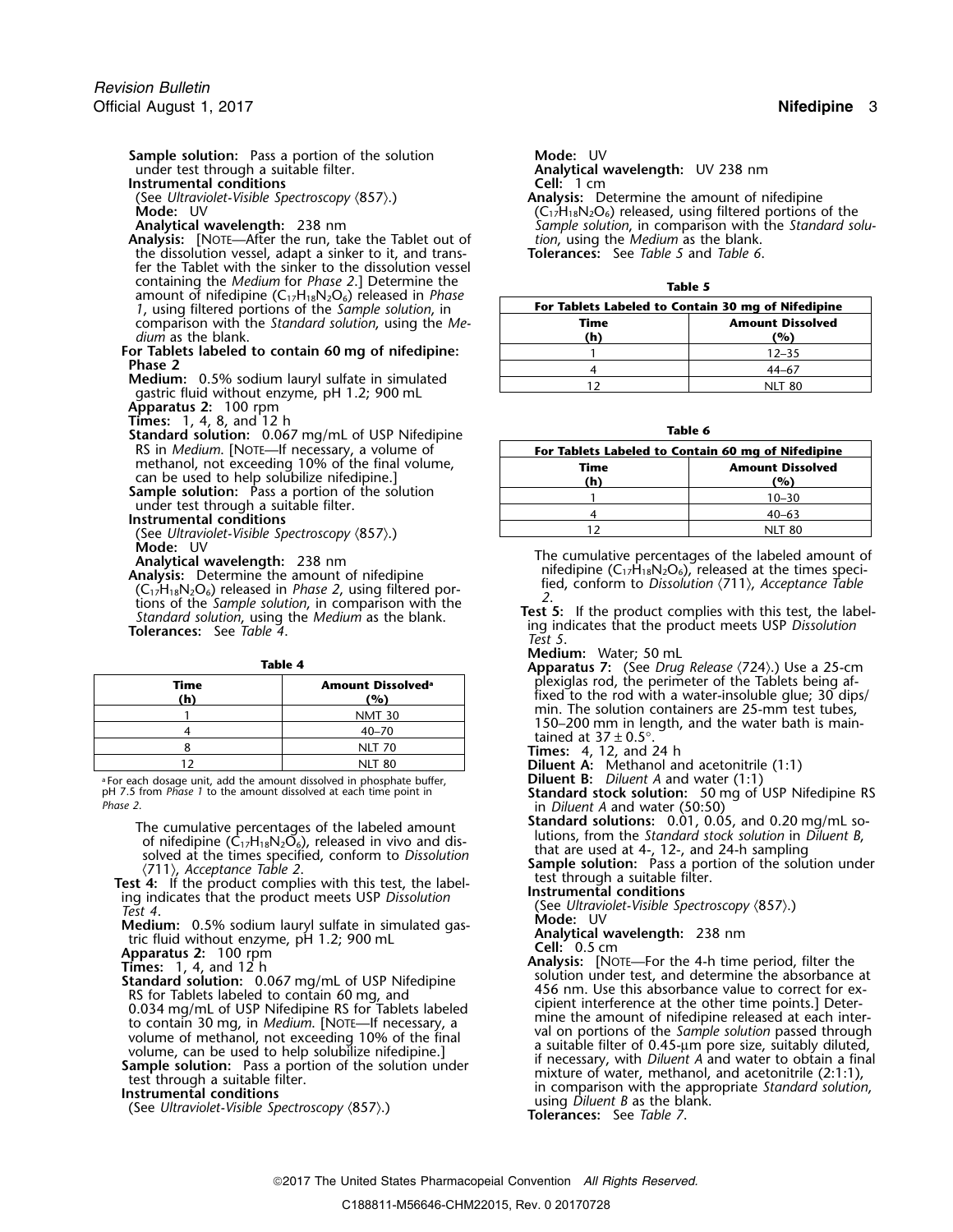| lan |  |
|-----|--|
|     |  |

| --------    |                                |  |
|-------------|--------------------------------|--|
| Time<br>(h) | <b>Amount Dissolved</b><br>(%) |  |
|             | <b>NMT 14</b>                  |  |
|             | $39 - 75$                      |  |
|             | NIT                            |  |

The cumulative percentages of the labeled amount of The cumulative percentages of the labeled amount of nifedipine  $\bullet$  (RB 1-Aug-2017) dissolved at the times speci-<br>The cumulative percentages of the labeled amount of nif ified, conform to *Dissolution* 〈711〉, *Acceptance Table* fied conform to *Dissolution* 〈711〉, *Acceptance Table 2*.

**Test 6:** If the product complies with this test, the label- ing indicates that it meets USP *Dissolution Test 8*.

**Medium:** Simulated gastric fluid without enzyme con- enzyme containing 3% polysorbate 80, pH 1.2; taining 0.5% of sodium lauryl sulfate, pH 1.2; 250 mL<br>1900 mL, deaerated and the subset of Apparati

**Standard stock solution:** 0.33 mg/mL of USP of vessels for each of vessels for each time point. Time: 1 h

Nifedipine RS in methanol<br> **Standard solution:** Quantitatively dilute the Standard **Time:** 1 h<br> **Time: 1 h Buffer stage medium:** 0.01 M sodium phosphate **Standard solution:** Quantitatively dilute the *Standard* **Buffer stage medium:** 0.01 M sodium phosphate *stock solution* with *Medium* to obtain a solution having

**Sample solution:** Pass a portion of the solution under test through a suitable filter of 0.45-µm pore size.

(See *Ultraviolet-Visible Spectroscopy* (857).)<br>**Mode:** UV **Analytical wavelength:** 329 nm<br> **Cell:** 0.5 cm (35:35:30)<br> **Blank:** Medium (35:30)<br> **Cell:** 0.5 cm (35:35:30)

| Time<br>(h) | <b>Amount Dissolved</b><br>(%) |
|-------------|--------------------------------|
|             | <b>NMT 15</b>                  |
|             | 20<br>(RB 1-Aug-2017) 40       |
|             |                                |

The cumulative percentages of the labeled amount of **Mode:** LC<br>
nifedipine (C<sub>17</sub>H<sub>18</sub>N<sub>2</sub>O<sub>6</sub>) dissolved at the times speci-<br>
Fied conform to *Dissolution*  $\langle 711 \rangle$ , *Acceptance Table 2*. Column: 4.6-mm  $\times$  25-cm; pac nifedipine (C<sub>17</sub>H<sub>18</sub>N<sub>2</sub>O<sub>6</sub>) dissolved at the times speci-**Detector:** UV 338 nm fied conform to *Dissolution* 〈711〉, *Acceptance Table 2*. **Column:** 4.6-mm × 25-cm; packing L1

**Test 7:** If the product complies with this test, the label-<br>
ing indicates that it meets USP *Dissolution Test 7*. **Flow rate:** 1.5 mL/min<br> **Medium:** Simulated gastric fluid without enzyme con-<br> **Injection volume:** 10 µL ing indicates that it meets USP Dissolution Test 7.

**Medium:** Simulated gastric fluid without enzyme con- **Injection volume**<br>taining 0.5% sodium lauryl sulfate, pH 1.2; 900 mL **System suitability** taining 0.5% sodium lauryl sulfate, pH 1.2; 900 mL **Apparatus 2:** 100 rpm, with three-prong sinker **Sample:** *Standard solution*

**Standard solution:** (*L*/900) mg/mL of USP Nifedipine RS in *Medium*, where *L* is the label claim, in mg/Tab- **Tailing factor:** NMT 1.7 let, of nifedipine. A small amount of methanol, not **Relative standard deviation:** NMT 2.0% exceeding 6%–7% of the final volume of the first di-<br>*Aution, can be used to solubilize nifedipine.* 

Sample solution: Pass a portion of the solution under test through a suitable filter.

 $\overline{\text{U}}$  **D**  $\overline{\text{U}}$  *D*  $\overline{\text{U}}$  *D*  $\overline{\text{U}}$  *D*  $\overline{\text{U}}$  *Conditions* 

(See *Ultraviolet-Visible Spectroscopy* 〈857〉.)<br>**Mode:** UV At 2 h: **Analytical wavelength:** 238 nm<br>**Cell:** 1 mm, flow cell

**Blank:** *Medium*

**Tolerances:** See *Table 9*.  $D_2 = D_1 + D_2$ 

| Table 7 | Table 9 |
|---------|---------|
|         |         |

| Time<br>(h) | <b>Amount Dissolved</b><br>(9) | Time<br>(h' | <b>Amount Dissolved</b><br>(%) |
|-------------|--------------------------------|-------------|--------------------------------|
|             | <b>NMT 14</b>                  |             | <b>NMT 15</b>                  |
|             | $39 - 75$                      |             | $25 - 50$                      |
| 24          | NLT 75                         |             | <b>NLT 80</b>                  |

 $\bullet$  (RB 1-Aug-2017) dissolved at the times spec- nifedipine (C<sub>17</sub>H<sub>18</sub>N<sub>2</sub>O<sub>6</sub>) dissolved at the times speci-

**7est 8:** If the product complies with this test, the labeling indicates that it meets USP Dissolution Test 8.<br>**Acid stage medium:** Simulated gastric fluid without

- ing indicates that it meets USP *Dissolution Test 6*. **Acid stage medium:** Simulated gastric fluid without
- 900 mL, deaerated **Apparatus 3:** 20 dpm, 20-mesh polypropylene screen on the bottom; 1 min drip time. The Tablet is auto-**Times:** 1, 4, and 12 h **h** matically transferred by the apparatus to the next set **Standard stock solution:** 0.33 mg/mL of USP of vessels for each time point.

a concentration of about 0.033 mg/mL.<br>Sample solution: Pass a portion of the solution under and solium hydroxide in 6 L of water, adjust with eitest through a suitable filter of 0.45-µm pore size.<br>ther diluted sodium hydroxide or phosphoric acid to<br>a pH of  $6.8 \pm 0.05$ , and add 180 g of polysorbate a pH of 6.8 ± 0.05, and add 180 g of polysorbate 80); 250 mL

**Times:** 2, 8, 12, and 24 h

**Mobile phase:** Acetonitrile, methanol, and water

- **Blank:** *Medium* **Standard stock solution:** 1 mg/mL of USP Nifedipine **Tolerances:** See *Table 8*. RS in *Buffer stage medium*. An amount of methanol, about 40% of the final volume, can be used to dis-
	- **Table 8 Standard solve nifedipine.**<br>**Standard solution:** (*L*/1000) mg/mL in *Buffer stage*<br>*medium*, from the *Standard stock solution*, where *L* is **(h) (%)** the label claim in mg/Tablet

**Sample solution:** Pass a portion of the solution under test through a suitable filter.

**Chromatographic system** 

(See *Chromatography* 〈621〉*, System Suitability*.) **Sample:** *Standard solution*<br>**Suitability requirements**<br>**Column efficiency:** NLT 4000 theoretical plates<br>**Tailing factor:** NMT 1.7

amount of nifedipine dissolved at each time point.<br>At 1 h:

$$
D_1 = (r_U/r_S) \times (C_S/L) \times V \times 100
$$

$$
D = (r_{U}/r_{S}) \times (C_{S}/L) \times V \times 100
$$

At 8 h:

$$
D = (rU/rS) \times (CS/L) \times V \times 100
$$

2017 The United States Pharmacopeial Convention *All Rights Reserved.*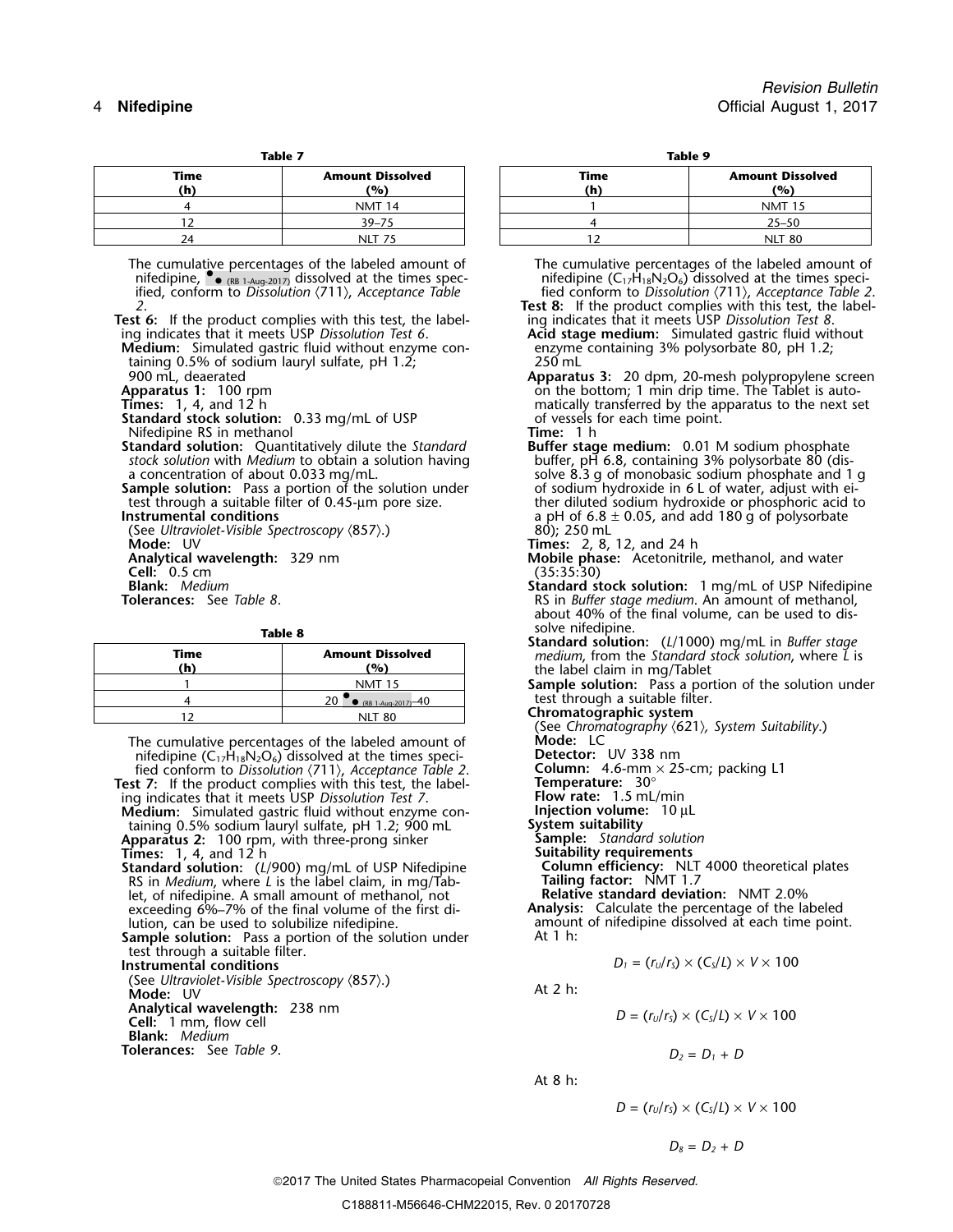$$
D = (r_{U}/r_{S}) \times (C_{S}/L) \times V \times 100
$$

$$
D_{12}=D_8+D
$$

$$
D = (r_{U}/r_{S}) \times (C_{S}/L) \times V \times 100
$$

- 
- 
- 

**Acid stage:** NMT 5% of the labeled amount of nifedipine is dissolved in 1 h. **Buffer stage:** See *Table 10*.

**Table 10**

| Time<br>(h) | <b>Amount Dissolved</b><br>(%) |
|-------------|--------------------------------|
|             | NMT <sub>5</sub>               |
|             | $0 - 10$                       |
|             | $25 - 60$                      |
| 1 つ         | $45 - 85$                      |
|             | <b>NLT 80</b>                  |

The cumulative percentages of the labeled amount<br>of nifedipine  $(C_{17}H_{18}N_2O_6)$  dissolved at the times<br>specified conform to Dissolution  $\langle 711 \rangle$ , Acceptance<br>Acceptance Tolerances: See Table 12. *Table 2*.

**Test 9:** If the product complies with this test, the label-<br>
ing indicates that it meets USP Dissolution Test 9.

**Medium:** 0.03 M phosphate/citrate buffer, pH 6.8<br>with 1% sodium lauryl sulfate. (To a solution of 4.1 g/<br>L of dibasic sodium phosphate and 0.475 g/L of citric<br>acid monohydrate in water, add 10 g/L of sodium<br>lauryl sulfat

**Standard stock solution:** 0.33 mg/mL of USP<br>**Standard stock solution:** 0.33 mg/mL of USP Nifedipine RS in methanol

**Standard solution:** Prepare the corresponding USP

| <b>Tablet Strength</b><br>(mg) | Concentration<br>(mq/mL) |  |
|--------------------------------|--------------------------|--|
| ٦Λ                             | 0.033                    |  |
| 60                             | 0.066                    |  |
| ۵r                             | n naa                    |  |

At 12 h: **Mode:** UV **Analytical wavelength:** 346 nm *D* = (*<sup>r</sup>U*/*<sup>r</sup>S*) × (*CS*/*L*) <sup>×</sup> *V* <sup>×</sup> 100 **Cell:** 1 cm **Blank:** *Medium* **Analysis**<br>*Samples: Standard solutions and Sample solution***<br>Calculate the concentration (C<sub>i</sub>) of nifedipine** Calculate the concentration (*C<sub>i</sub>*) of nifedipine<br>(C<sub>17</sub>H<sub>18</sub>N<sub>2</sub>O<sub>6</sub>) in the sample withdrawn from the ves- $\delta$  sel at each time point (*i*):

$$
Result_i = (A_U/A_S) \times C_S
$$

 $D_{24} = D_{12} + D$  *A<sub>U</sub>* = absorbance of the *Sample solution* at each

 $r_0$  = peak response from the Sample solution<br>  $r_5$  = peak response from the Standard solution<br>  $C_5$  = concentration of the Standard solution<br>  $C_5$  = concentration of the Standard solution<br>
(mg/mL)<br>  $L$  = label claim

$$
Result_1 = C_1 \times V \times (1/L) \times 100
$$

Result<sub>2</sub> = {[
$$
C_2 \times (V - V_s)
$$
] + ( $C_1 \times V_s$ )}  $\times$  (1/*L*)  $\times$  100

| Time | Amount Dissolved | Result <sub>3</sub> = ( $\{C_3 \times [V - (2 \times V_5)]\} + [(C_2 + C_1) \times V_5]) \times (1/\ell)$ |
|------|------------------|-----------------------------------------------------------------------------------------------------------|
| (h)  | (%)              | Result <sub>3</sub> = ( $\{C_3 \times [V - (2 \times V_5)]\} + [(C_2 + C_1) \times V_5]) \times (1/\ell)$ |

- $C_i$  = concentration of nifedipine in the *Sample solution* at the specified time point (*i*)<br>
(mg/mL)<br> *V* = volume of the *Medium*, 900 mL<br> *L* = label claim (mg/Tablet)<br> *V<sub>S</sub>* = volume of the *Sample solution* withdrawn at
- 
- 
- 

| nces: See <i>Table LZ.</i> |  |  |
|----------------------------|--|--|
|                            |  |  |

| Table 12 |  |
|----------|--|

|                             |             |                                                                          | Amount<br><b>Dissolved</b><br>(%)                                     |
|-----------------------------|-------------|--------------------------------------------------------------------------|-----------------------------------------------------------------------|
| Time<br><b>Point</b><br>(i) | Time<br>(h) | <b>Tablets labeled</b><br>to contain 30<br>mg and 60 mg<br>of Nifedipine | <b>Tablets labeled</b><br>to contain 90<br>mg of<br><b>Nifedipine</b> |
|                             |             | $15 - 40$                                                                | $10 - 35$                                                             |
| 2                           | 6           | $43 - 73$                                                                | $40 - 65$                                                             |
|                             | 12          | <b>NLT 80</b>                                                            | <b>NLT 80</b>                                                         |

Nifedipine RS solutions in *Medium* as directed in *Table* The percentages of the labeled amount of Nifedipine  $(C_{17}H_{18}N_2O_6)$  dissolved at the times specified conform to *Dissolution* 〈711〉, *Acceptance Table 2*. **•**

- **.Test 10:** If the product complies with this test, the **Table 11** labeling indicates that the product meets USP *Dissolu-***Tablet Strength Concentration** *tion Test 10*.
- **(mg) (mg/mL) Medium:** pH 6.8 phosphate buffer with 0.5% sodium Sultant 1 of the sultant of the sultant of the sultant sulfate (transfer 442.1 g of dibasic sodium phos-<br>phate and 38 g of citric acid in a 1-L volumetric flask. phate and 38 g of citric acid in a 1-L of phosphoric acid, and dilute with water to volume. Transfer 60 g of so-<br>dium lauryl sulfate to a suitable container. Add 150 mL **Sample solution:** Pass a portion of the solution under<br>
test at each time point through a suitable filter.<br> **Instrumental conditions**<br>
(See Ultraviolet-Visible Spectroscopy (857).)<br>
(See Ultraviolet-Visible Spectroscopy (

〈711〉, *Figure 2a*)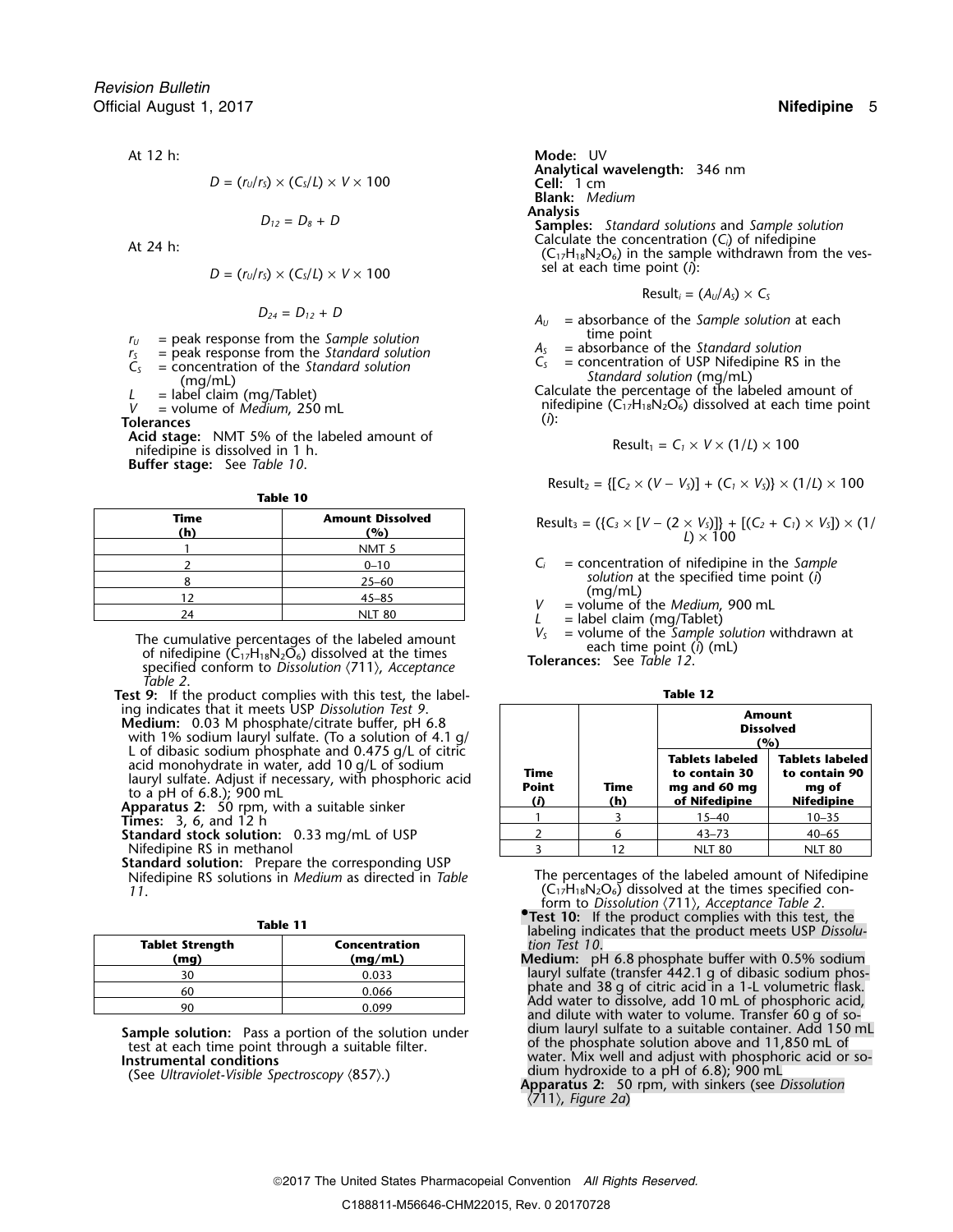**Times:** 2, 8, and 16 h **The percentages of the labeled amount of nifedipine**<br> **Mobile phase:** Methanol and water (60:40) **The percentages of the labeled amount of nifedipine**<br>
(C<sub>17</sub>H<sub>18</sub>N<sub>2</sub>O<sub>6</sub>) dissolved at the times s **Standard solution:** 0.06 mg/mL of USP Nifedipine RS to *Dissolution*  $\langle 711 \rangle$ *, Acceptance Table 2*.  $_{\text{OR}}$  (Respreed as follows. Transfer 12 mg of USP Nifedipine **COUNTED SET SET SET SET ASSAGE UNITS**  $\langle 905 \rangle$ : Mee prepared as follows. Transfer 12 mg of USP Nifedipine • **UNIFORMITY OF DOSAGE UNITS** 〈**905**〉**:** Meet the RS into a 200-mL volumetric flask. Add 20 mL of meth- requirements anol, and dilute with *Medium* to volume. [NOTE—Sonication may be needed to aid dissolution.] **IMPURITIES Sample solution:** Withdraw a 10-mL aliquot at each **CORGANIC IMPURITIES**<br>time point. Pass a portion of the solution under test [NOTE—Conduct this test promptly after preparation of time point. Pass a portion of the solution under test [NOTE—Conduct this test promptly after preparation of through a suitable filter.<br> **Example 1999** the *Standard nifedipine solution* and the *Sample*<br> **Example 50** solut **Chromatographic system**<br>(See Chromatography (621), System Suitability.) **Mobile phase:** Acetonitrile, methanol, and water **Mobile phase:** Acetonitrile, methanol, and water (See *Chromatography* 〈621〉*, System Suitability*.) **Mode:** (25:25:50) LC **Detector:** LC **Detector:** UV 380 nm<br>**Detector:** UV 380 nm **Quantitative limit stock solution A:** 1 mg/mL of USP<br>**Column:** 4.6-mm x 7.5-mm: 3.5-um packing L60 **Nifedipine Nitrophenylpyridine Analog RS** in methanol **Column:** UV 380 nm<br>**Column:** 4.6-mm × 7.5-mm; 3.5-µm packing L60<br>**Temperature:** 45° **Temperature:** 45° **Temperature:** 45° **Cuantitative limit solution A:** 6 µg/mL of USP<br>**Flow rate:** 1 mL/min **Nitediplie Nitrophenylpyridine Analog RS** from **INSTREET THE PRODUCE 20 µL** *tative limit stock solution A* **in** *Mobile phase***<br>
<b>Injection volume:** 20 µL **System suitability Quantiliative limit stock solution B**: 1 mg<br> **System suitability System suitability**<br> **System suitability**<br> **Sample:** Standard solution **System** Standard solution **System** Standard solution **System** Standard Standard Standard Standard Standard Standard Standard Standard Standard Standa **Sample:** *Standard solution* Nifedipine Nitrosophenylpyridine Analog RS in Suitability requirements and the Standard Suitability requirements **Suitability requirements methanol methanol Column efficiency:** NLT 3000 theoretical plates **Quantitative limit solution B:** 1.5 <sup>µ</sup>g/mL of USP **Tailing factor:** NMT 1.5 Nifedipine Nitrosophenylpyridine Analog RS from **Relative standard deviation:** NMT 3.0% *Quantitative limit stock solution B* in *Mobile phase* Analysis<br>**Analysis Standard Standard nifedipine stock solution:** 1 mg/mL of USP<br>**Samples:** Standard solution and Sample solution **Standard nifedipine RS** in methanol **Samples:** *Standard solution* and *Sample solution* **Nifedipine RS in methanol Calculate the concentration** (C) of pifedipine **Standard nifedipine solution:** 0.3 mg/mL of USP Calculate the concentration  $(C_i)$  of nifedipine  $(C_1, H_{18}N_2O_6)$  in the sample withdrawn from the vessel at each time point (*i*): *Mobile phase*

- 
- 
- *Standard solution* (mg/mL)<br>Calculate the percentage of the labeled amount of
- nifedipine  $(C_{17}H_{18}N_2O_6)$  dissolved at each time point (*i*): **Chromatographic system**

$$
Result_1 = C_1 \times V \times (1/L) \times 100
$$

 $Result_2 = \{ [C_2 \times (V - V_5)] + (C_1 \times V_5) \} \times (1/L) \times 100$  **Columns Guard:** 2.1-mm × 3-cm; packing L1

$$
Result_3 = (\{C_3 \times [V - (2 \times V_3)]\} + [(C_2 + C_1) \times V_3]) \times (1 / L)
$$

- 
- 
- 
- 

|                             |                    |                                                                              | <b>Amount Dissolved</b><br>(%)                                        | of Tablets taken:                                                                                                      |
|-----------------------------|--------------------|------------------------------------------------------------------------------|-----------------------------------------------------------------------|------------------------------------------------------------------------------------------------------------------------|
| <b>Time</b><br><b>Point</b> | <b>Time</b><br>(h) | <b>Tablets labeled</b><br>to contain 30<br>and 60 mg of<br><b>Nifedipine</b> | <b>Tablets labeled</b><br>to contain 90<br>mg of<br><b>Nifedipine</b> | Result = $(r_U/r_s) \times (C_s/C_u) \times 100$<br>$=$ peak response of each analog from the Sample<br>Γυ<br>solution |
|                             |                    | <b>NMT 30</b>                                                                | <b>NMT 15</b>                                                         | $=$ peak response of each analog from the<br>$r_{\rm S}$<br>Standard solution                                          |
|                             |                    | $53 - 83$                                                                    | $35 - 58$                                                             | $\mathsf{C}^{\mathsf{c}}$                                                                                              |
|                             |                    | <b>NLT 80</b>                                                                | <b>NLT 75</b>                                                         | = concentration of the appropriate analog USP<br>Reference Standard in the Standard solution                           |

 $(C_{17}H_{18}N_2O_6)$  dissolved at the times specified, conform • (RB 1-Aug-2017)

- -
	-
	-
	- **Flow rate:** Nifedipine Nitrophenylpyridine Analog RS from *Quanti-*<sup>1</sup> mL/min
	-
	-
	-
	- Nifedipine RS from *Standard nifedipine stock solution* in *Mobile phase*
- **System suitability solution:** *Quantitative limit solution* Result<sub>i</sub> =  $(r<sub>U</sub>/r<sub>S</sub>) \times C<sub>S</sub>$  *A*, *Quantitative limit solution B*, and *Standard nifedipine solution* (1:1:1)
- *r*<sub>*U*</sub> = peak response of nifedipine in the *Sample* **Standard solution:** *Mobile phase, Quantitative limit so*-<br> *Iution A, and Quantitative limit solution B* (1:1:1)
- *solution* at each time point<br>point *lution A*, and *Quantitative limit solution B* (1:1:1)<br>point *INOTE*—Each mL of this solution contains about *<sup>r</sup><sup>S</sup>* = peak response of nifedipine in the *Standard* [NOTE—Each mL of this solution contains about 2 µg of *solution*<br>In USP Nifedipine Nitrophenylpyridine Analog RS and<br>O.5 µg of USP Nifedipine Nitrosophenylpyridine Analog RS and RS in the USP Nifedipine Nitrosophenylpyridine An  $C_s$  = concentration of USP Nifedipine RS in the 0.5 pm of USP Nifedipine Nitrosophenylpyridine Ana-<br>Standard solution (mg/mL) 6.5 µg of USP Nifedipine Nitrosophenylpyridine Ana-
	- **Sample solution:** Use a portion of the *Sample solution*: prepared as directed in the *Assay*.
	-
	- (See *Chromatography* 〈621〉*, System Suitability*.) Result<sup>1</sup> <sup>=</sup>*C<sup>1</sup>* <sup>×</sup> *<sup>V</sup>* <sup>×</sup> (1/*L*) ×<sup>100</sup> **Mode:** LC
	- **Detector:** UV 265 nm
	-
	-
	- **Analytical:** 4.6-mm × 25-cm; packing L1 **Flow rate:** 1 mL/min
	-
	-
	- Injection volume: 25 µL<br>System suitability<br>Sample: System suitability solution
	-
- *C<sub>i</sub>* = concentration of nifedipine in the *Sample*<br>
solution at the specified time point (*i*)<br>
(mg/mL)<br>  $V =$  volume of the *Medium*, 900 mL<br>  $I =$  label claim (mg/Tablet)<br>  $V_s =$  volume of the *Sample solution* withdrawn

**Samples:** *Standard solution* and *Sample solution* **Table 13** Calculate the percentage of each analog in the portion of Tablets taken:

$$
Result = (r_U/r_S) \times (C_S/C_U) \times 100
$$

- 
- 
- $C<sub>S</sub>$  = concentration of the appropriate analog USP Reference Standard in the *Standard solution*  $(\mu g/mL)$

2017 The United States Pharmacopeial Convention *All Rights Reserved.*